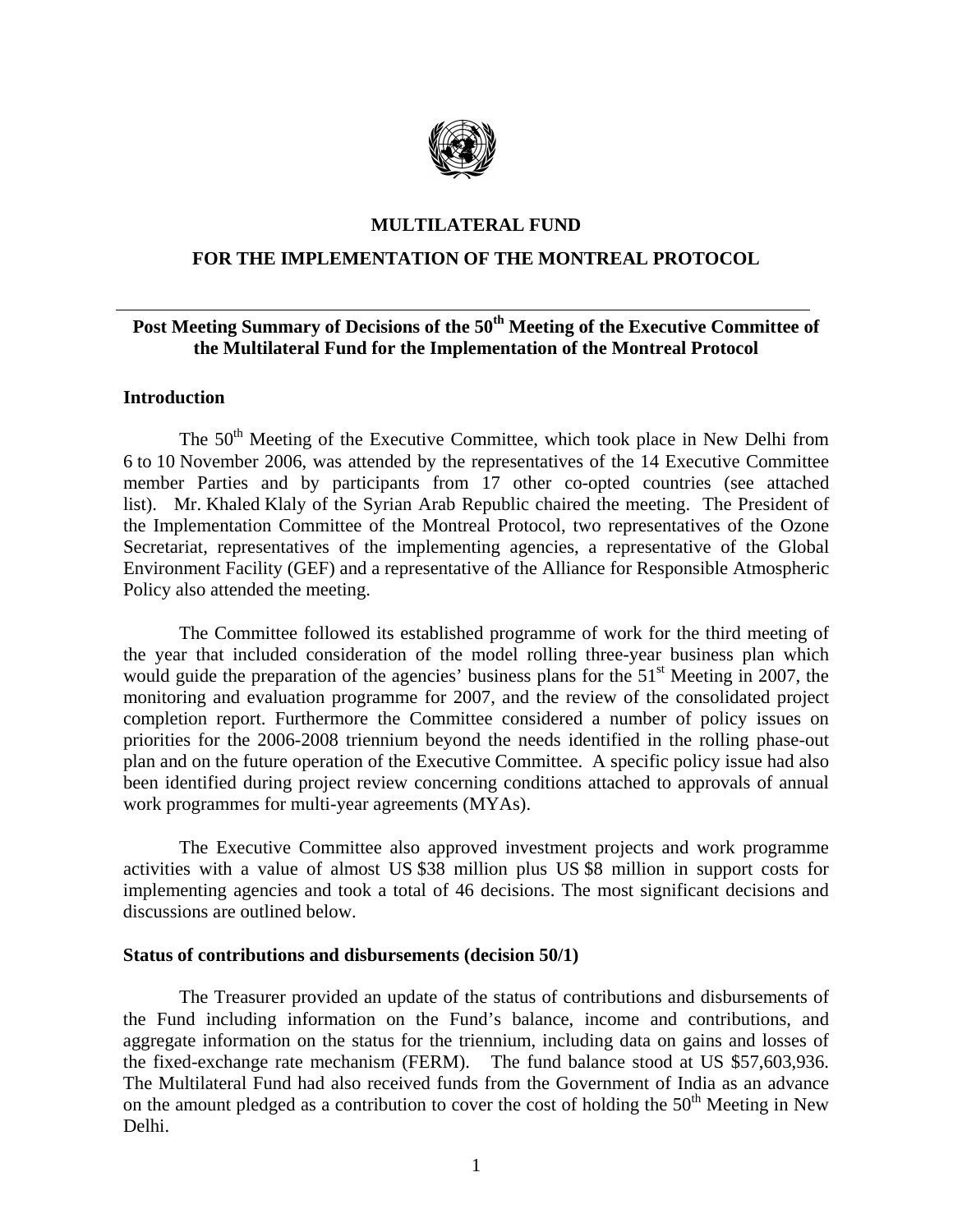At the time of the 49<sup>th</sup> Meeting the Executive Committee had been concerned about the rate of encashment of promissory notes however, at the  $50<sup>th</sup>$  Meeting, the Committee noted that over US \$67 million in promissory notes had been enchased since that time. The Committee urged countries holding US \$28 million in promissory notes that had not been encashed, to encash those issued by 31 December 2005 before the  $51<sup>st</sup>$  Meeting of the Executive Committee.

#### **Status of resources and planning**

#### *2006 business plans (decision 50/3)*

Of the projects and activities in the 2006 business plan to be submitted during 2006, implementing agencies had not submitted projects to the value of US \$13.5 million. Of these, ODS phase-out activities required for compliance with Montreal Protocol control measures totalling US \$12.76 million were outstanding at the time of the  $50<sup>th</sup>$  Meeting. The Executive Committee requested that these activities should be included in the agencies' 2007-2009 business plans and be given highest priority for submission in 2007. Countries and agencies should make every effort to remove obstacles to their submission. Although the implementing agencies provided reasons for delays in the submission of annual tranches of  $MYAs$  in the course of the  $50<sup>th</sup>$  Meeting, the Committee decided that in future agencies should provide reasons for delays, and that this information should be included in the documentation for Executive Committee meetings.

## *Status/prospects of Article 5 countries in achieving compliance with the initial and intermediate control measures of the Montreal Protocol (decision 50/4)*

The Executive Committee regularly considers the status/prospects of Article 5 countries in achieving compliance with the initial and intermediate control measures of the Montreal Protocol by means of the customary report prepared by the Secretariat. While the majority of developing countries appeared to be well-positioned to comply with the timetable for ODS phase-out set by the Montreal Protocol, the Executive Committee requested bilateral and implementing agencies to include phase-out activities for CTC and TCA in the United Republic of Tanzania in their 2007-2009 business plans.

During the process of preparing the document on status/prospects of compliance, the Secretariat had once again noted that not all Article 5 countries had used the new country programme format. Given the continuing issue of full completion of the new country programme format, the Executive Committee once again requested Article 5 countries to submit complete country programme data using the new format and also urged the Secretariat to provide a means of entering country programme data on its website, and an explanatory manual on how to complete the new country programme data format.

#### *Model rolling three-year phase out plan: 2007-2009 (decision 50/5)*

The model rolling three-year phase-out plan contained an estimate of the maximum amounts of CFCs, halon, methyl bromide, CTC and TCA that needed to be funded during the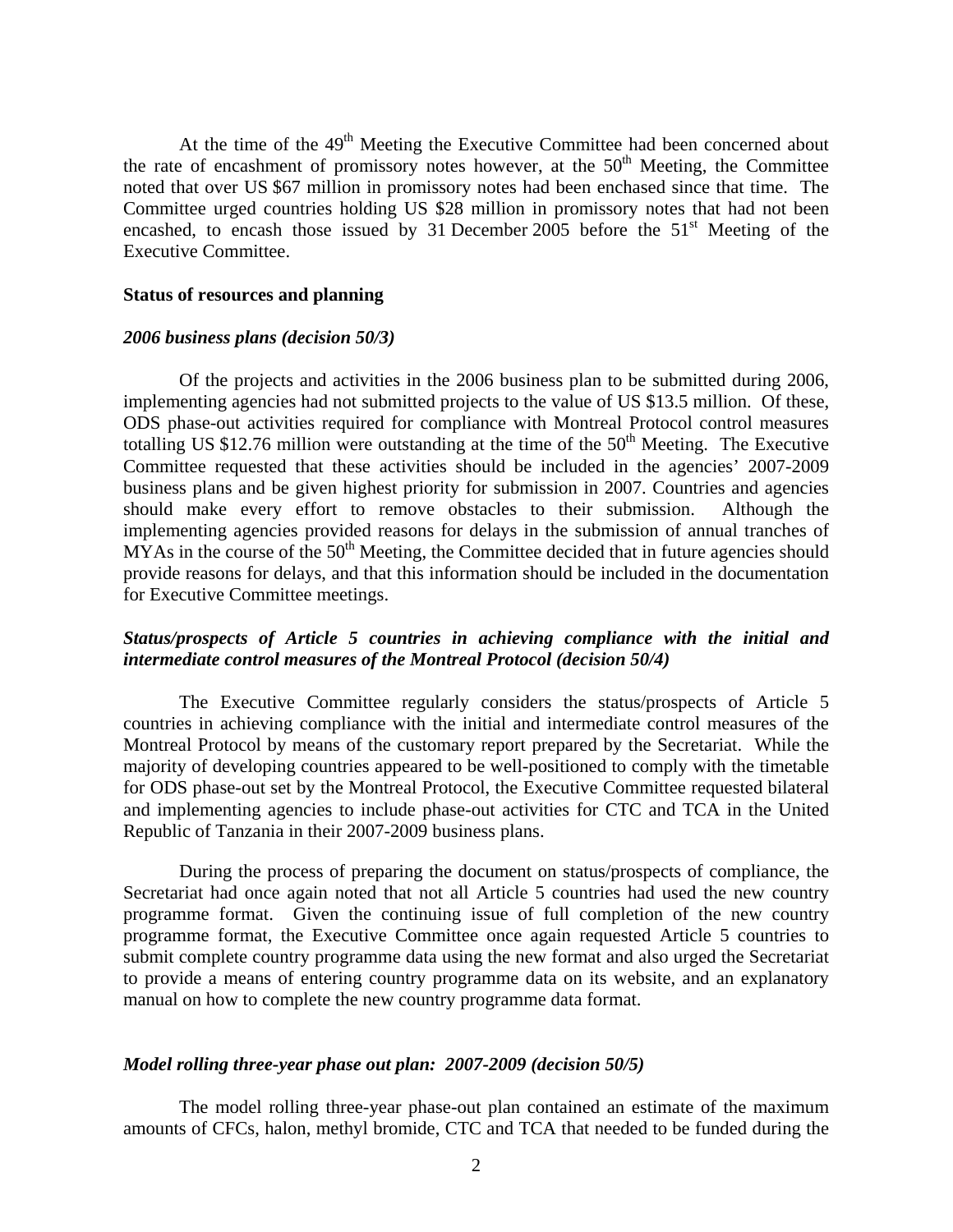remainder of 2006 and in the 2007-2009 triennium in order to achieve compliance with the Montreal Protocol phase-out targets. The model showed that some 40,250 ODP tonnes of ODS consumption and 54,500 ODP tonnes of ODS production have yet to be phased out in approved multi-year sectoral and national phase-out plans; and that some 38,000 ODP tonnes of ODS consumption and 40,700 ODP tonnes of ODS production had yet to be phased out in approved individual or umbrella projects. It also indicated that 64 refrigerant management plan projects for low-volume consuming countries, 32 terminal phase-out management plans for low-volume consuming countries, and 35 national ODS phase-out plans for non-lowvolume consuming countries were currently being implemented.

The Executive Committee adopted the updated model phase-out plan as a flexible guide for the preparation of the 2007-2009 business plan of the Multilateral Fund. The Committee urged bilateral and implementing agencies to work with those countries that had been identified as needing immediate assistance to achieve the 2007 and 2010 Montreal Protocol's phase-out targets and to include activities in their 2007-2009 business plans as appropriate.

# *Allocation of the remaining US \$40 million in unallocated funds for the triennium (decision 50/6)*

At the time of the 49<sup>th</sup> Meeting US \$40 million out of a budget of US \$470 million for the 2006-2008 triennium had not yet been allocated to phase-out activities in Article 5 countries. After further discussion of the issue at the  $50<sup>th</sup>$  Meeting, the Executive Committee requested the Secretariat to prepare an interim report addressing the priorities raised at the 50th Meeting (for further information see UNEP/OzL.Pro/ExCom/50/8) as well as projects and activities for CTC phase-out, activities related to ODS legislation development and enforcement, the activities that had been eliminated from business plans and those proposed by delegates at the  $50<sup>th</sup>$  Meeting. The Secretariat would prepare a final report for the  $52<sup>nd</sup>$ Meeting taking into account the report on CTC by the Technology and Economic Assessment Panel (TEAP) to be presented to the  $27<sup>th</sup>$  Meeting of the Open-ended Working Group in June 2007 and information from the HCFC surveys, expected in early 2007. Both the interim and final reports would provide information on the overall cost and cost effectiveness of projects.

## **Programme Implementation**

#### *Final evaluation report on cases of non-compliance (decision 50/7)*

The study on non-compliance with the freeze in consumption of CFCs, halons, methyl bromide and methyl chloroform stemmed from discussions of the Executive Committee at its 43<sup>rd</sup> Meeting on the causes of implementation delays, and the Executive Committee's concern that such delays could contribute to non-compliance in various countries. The full analysis and follow-up study included a summary of eight case studies on countries previously or presently in non-compliance with the freeze or reduction targets set by the Montreal Protocol for various ozone depleting substances (Albania, Bosnia and Herzegovina, Chile, Ecuador, Nigeria, Pakistan, Saint Vincent and the Grenadines, and Sierra Leone).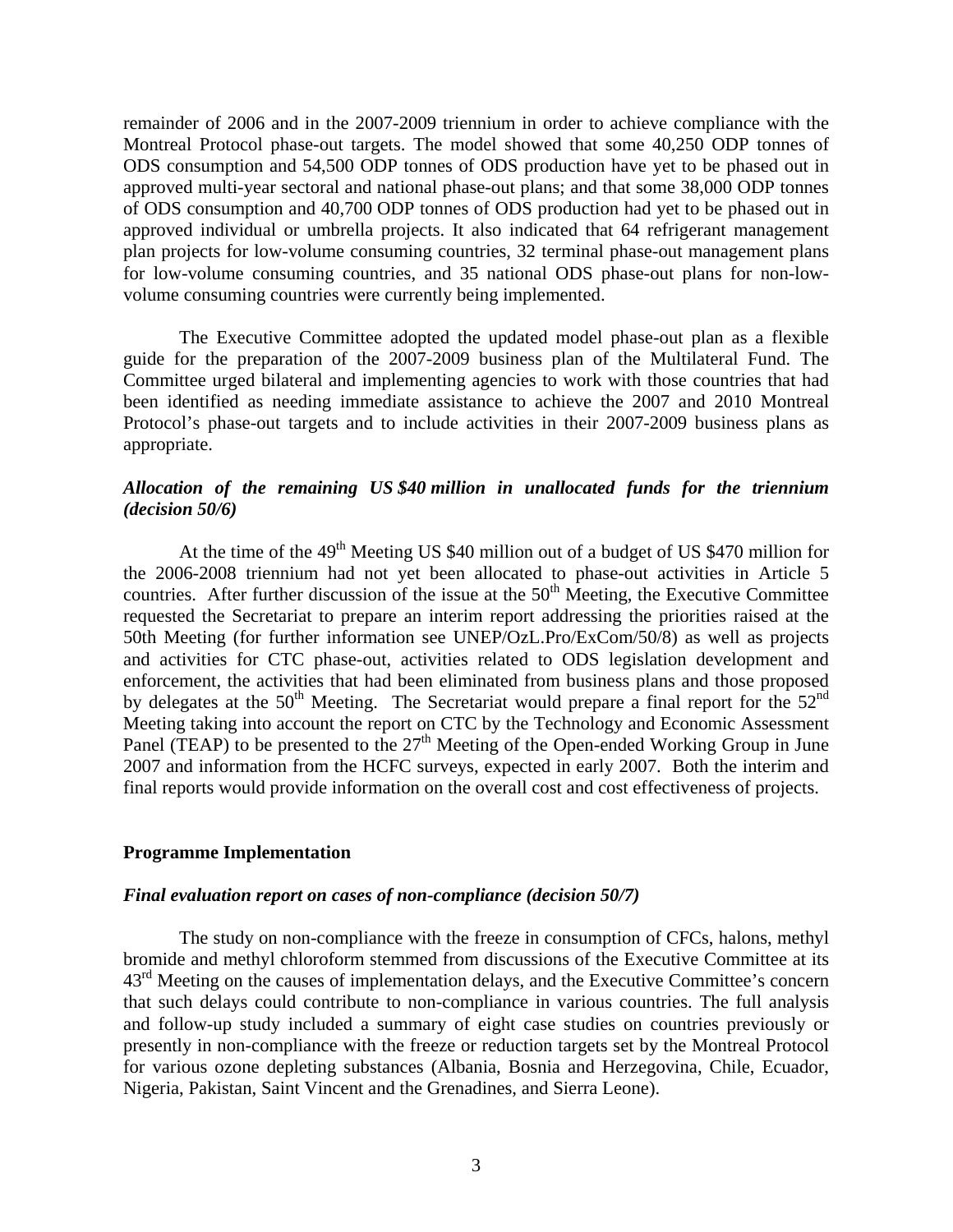The Executive Committee asked the Secretariat and implementing agencies to communicate the conclusions of the study to the  $38<sup>th</sup>$  Meeting of the Implementation Committee in mid-2007 by way of their presentations to the Implementation Committee. These presentations should advise that one of the most important incentives for returning to compliance had been the commitment to meeting the targets set by the respective plans of action submitted to the Implementation Committee and approved by the Meeting of the Parties. They should note that once a country had taken decisive action in approving and enforcing legislation, improving and correcting data reporting where applicable, and accelerating previously delayed project implementation, rapid progress towards compliance was possible in most cases.

The Executive Committee also decided to request the Senior Monitoring and Evaluation Officer to send the final country studies on cases of non-compliance to the countries concerned (decision 50/9).

## *2005 consolidated project completion report (decision 50/8)*

The 2006 Consolidated Project Completion Report provided an analysis of project completion reports received by the Fund Secretariat over the previous 12 months, considered their quality and timeliness of submission by the implementing agencies and a section on lessons learned. Given the wealth of information in the lessons learned section of the project completion report, the Executive Committee asked all those involved in the preparation and implementation of projects to take them into consideration, and to facilitate discussion on lessons learned during regional network meetings.

## *Draft monitoring and evaluation work programme for the year 2007 (decision 50/9)*

The Executive Committee approved the 2007 work programme for monitoring and evaluation which would include the initiation of work on standardization of annual work programmes, progress and verification reports on multi-year agreements in place of further country studies on cases of non-compliance.

#### *Project implementation delays (decision 50/10)*

Of the 102 projects listed with implementation delays at the  $50<sup>th</sup>$  Meeting, the Executive Committee noted that 15 had been completed. Letters of possible cancellation would be sent to five countries concerning project implementation delays. From the  $51<sup>st</sup>$ Meeting the Executive Committee decided that such letters would also emphasize the importance of the project and make suggestions for more positive ways to achieve compliance. Implementing agencies were also asked to suggest ways of encouraging the timely implementation of these projects.

## *Annual tranche submission delays (decision 50/11)*

The Executive Committee reviewed all annual tranches of MYAs due for submission to the  $50<sup>th</sup>$  Meeting noting that that 38 of the 49 annual tranches had been submitted on time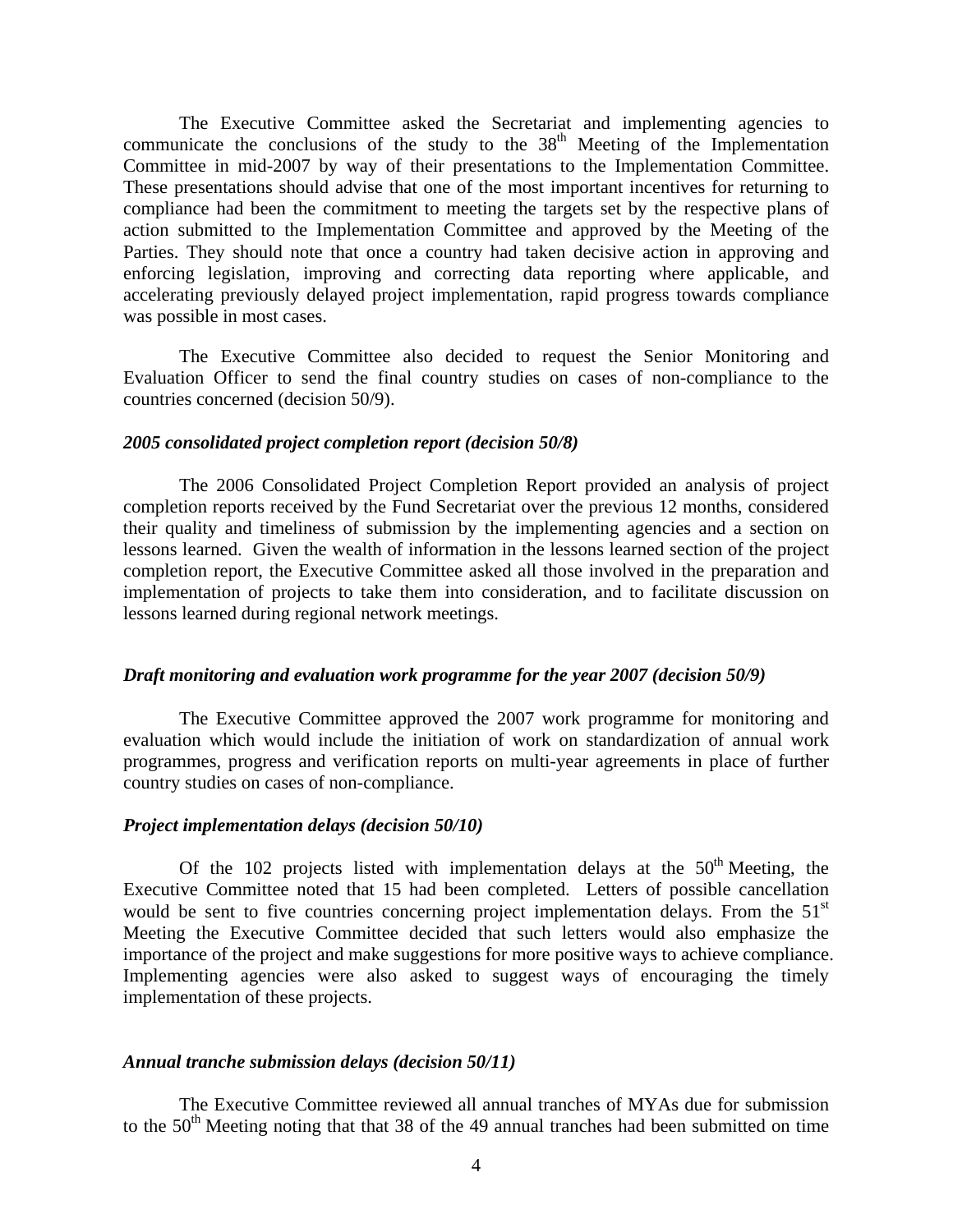but that seven of them could not be considered for approval either because the submission was incomplete, a condition of approval had not been met, and/or the project document had not been signed. Letters regarding tranches not submitted to the 50<sup>th</sup> Meeting would be sent to six countries encouraging them to submit these to the 51<sup>st</sup> Meeting. Letters would also be sent to a further seven countries explaining the reason why the submission was not considered for approval at the  $50<sup>th</sup>$  Meeting and requesting that it be forwarded to the  $51<sup>st</sup>$  Meeting.

# *Report on implementation of approved projects with specific reporting requirements (decision 50/12)*

At its 50<sup>th</sup> Meeting the Executive Committee considered reports on the implementation of the national phase-out programme in Colombia, the implementation of the methyl bromide phase-out project in Jordan, and a report on the verification of sustained cessation of CFC production in Mexico. The Executive Committee took note of the reports submitted by the Governments of Colombia and Jordan. In the case of Mexico, the Committee commended the Government and UNIDO for the good effort to comply with the audit requirement to confirm the sustained cessation of CFC production at Quimobásicos, the Mexican CFC production plant which had closed production in August 2005, nearly five years in advance of the phase-out requirements of the Montreal Protocol. It also requested the Government of Mexico and UNIDO to continue monitoring the CFC production closure at Quimobásicos between 2007 and 2009.

## **Project review**

# *Conditional approval of annual work programmes for MYAs (multi-year agreements) (decision 50/13)*

On some occasions the Executive Committee approves funds for tranches of MYAs on condition that the release of funds is made only after fulfilment of a number of conditions. In order to monitor the fulfilment of these conditions, the Executive Committee requested that the implementing agency concerned should coordinate and confirm with the Fund Secretariat that the conditions for release of funds had been met prior to disbursing the funds to the country concerned.

#### *Submissions that do not conform to Executive Committee requirements (decision 50/14)*

Some projects and activities submitted by implementing agencies to the Secretariat for presentation to the Executive Committee had not contained the information or components necessary for the submission to be considered as potentially approvable. This had taken up the time available for consideration of complete submissions. In this regard, the Executive Committee decided that in future projects and activities that, by the date of the submission deadline before each meeting, did not contain the information or components necessary for the submission to be considered as potentially approvable, would not be included in meeting documentation for that meeting. The Secretariat would advise the Executive Committee of the proposals received but not included in meeting documentation, together with the reasons for non-inclusion.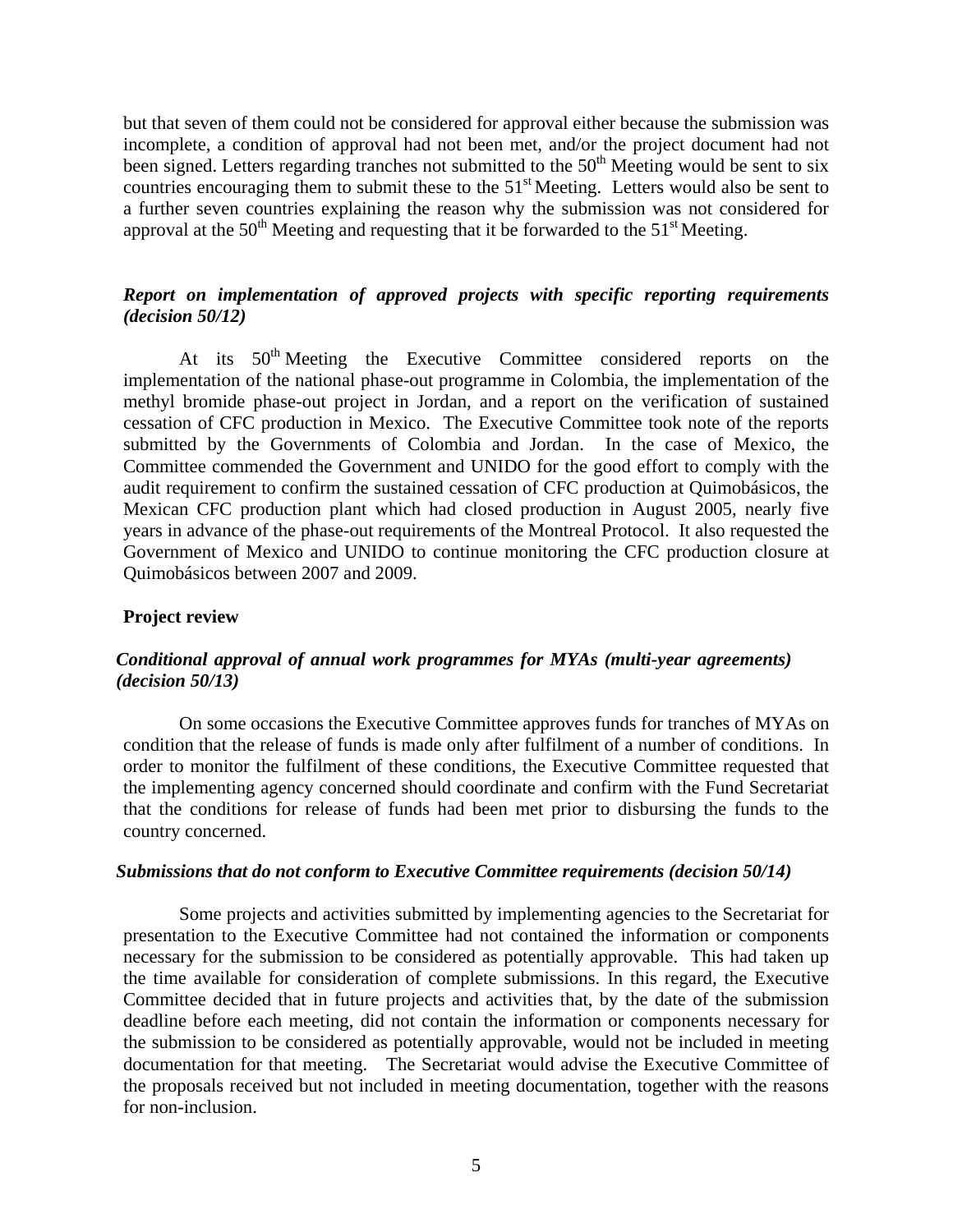#### *Project approvals (decisions 50/15 – 50/38)*

A total of US\$ 48 million including agency support costs was provided for 77 Article 5 countries to phase-out 3,371 tonnes of ODS consumption. US \$7 million was agreed in principle for 10 performance based multi-year agreements: seven for terminal phase-out management plans (TPMPs) in Bahrain, Burkina Faso, Cameroon, Georgia, Ghana, Kyrgyzstan and Uruguay and three agreements for the complete phase-out of controlled uses of methyl bromide in Honduras, Viet Nam and Zimbabwe.

The Executive Committee also approved activities associated with the phase-out of CFCs in the metered-dose inhalers (MDIs) subsector. In Bangladesh funding was approved for the formulation of a transitional strategy for MDI and for the preparation of a phase-out project in the MDI sector taking into account the exceptional circumstances of Bangladesh and on the understanding that the Government would sign the project document for the national ODS phase-out plan and commence implementation of activities in other sectors that would result in reductions of CFC consumption. The transitional strategy would be developed taking into account decision XVIII/16 of the  $18<sup>th</sup>$  Meeting of the Parties. The Executive Committee also approved an investment project for the complete phase-out of CFCs used in the manufacture of MDIs in Egypt.

# **Report of the operation of the Executive Committee (decision 50/41)**

At the  $50<sup>th</sup>$  Meeting, the Executive Committee decided to continue to meet three times a year. However in anticipation of a future change the Chair of the Executive Committee would write to the Ozone Secretariat to propose that the  $19<sup>th</sup>$  Meeting of the Parties consider the request of the Executive Committee to change the terms of reference of the Executive Committee to grant it the flexibility to modify the number of times it meets if necessary. The Executive Committee would revisit the issue at the  $53<sup>rd</sup>$  Executive Committee Meeting in the light of the guidance given by the  $19<sup>th</sup>$  Meeting of the Parties.

# **Terms of reference, budget and modalities for a study regarding collection, recovery, recycling, reclamation, transportation and destruction of unwanted ODS (decision 50/42)**

At the  $50<sup>th</sup>$  Meeting the Executive Committee requested the Secretariat to develop terms of reference, to identify a contractor and to commission the study by the end of March 2007 in order to complete it by February 2008. The study would look at the management of unwanted ODS in developed countries and how this might be applicable in developing countries. The first objective of the study would be to compile information on management approaches in non-Article 5 countries for the collection, transportation and disposal of CFCcontaining refrigeration and air-conditioning equipment with the aim of providing guidance and describing the applicability of these management approaches to Article 5 countries. The second objective would be to compile information on management approaches and markets in non-Article 5 countries for the recovery, collection, recycling and reclamation of ODSs that result in those ODS being locally unusable, and the possible options for the disposition of such unusable substances.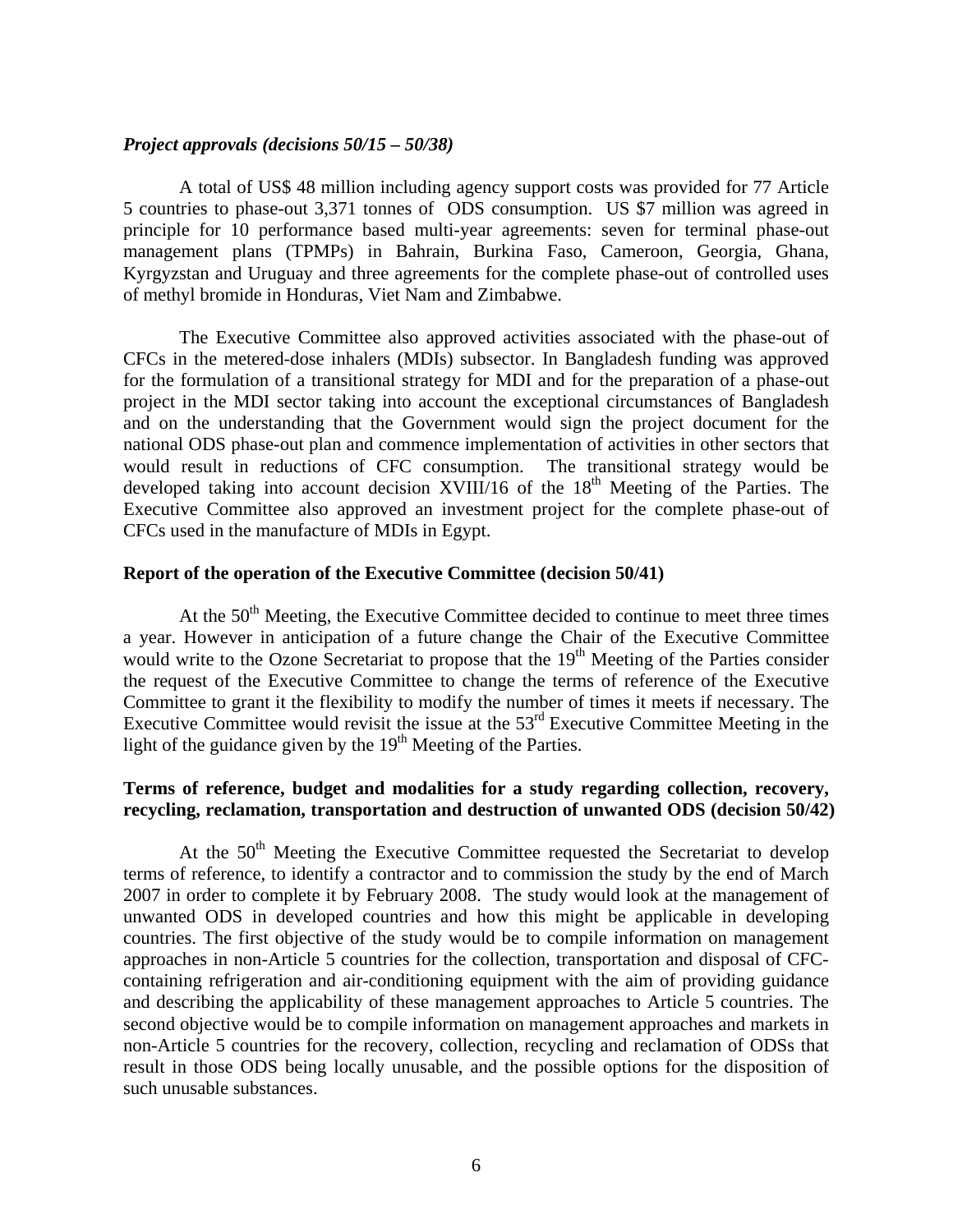## **The future of the Montreal Protocol and the Multilateral Fund**

The Executive Committee agreed that no further discussion on the Multilateral Fund vis-à-vis the future of the Montreal Protocol was necessary. The Executive Committee urged Parties to present their views to the Ozone Secretariat to assist it in preparing for the open-ended dialogue on the matter due to take place in June 2007.

#### **Meetings for 2007 (decision 50/46)**

The  $51<sup>st</sup>$  and  $52<sup>nd</sup>$  Meetings of the Executive Committee would be held from 19 to 23 March 2007 and 23 to 27 July 2007 respectively in Montreal, Canada. Provisional dates and location for the 53<sup>rd</sup> meeting were set at 26 to 30 November 2007 in Montreal.

# **Report of the 50**<sup>t</sup>**<sup>h</sup> Meeting**

A complete record of all decisions made at the  $50<sup>th</sup>$  Meeting, including those covered in this document, can be found in the 'Report of the Fiftieth Meeting of the Executive Committee of the Multilateral Fund for the Implementation of the Montreal Protocol' (UNEP/OzL.Pro/ExCom/50/62) on the Multilateral Fund's web site (www.multilateralfund.org). The report is available in Arabic, English, French, and Spanish.